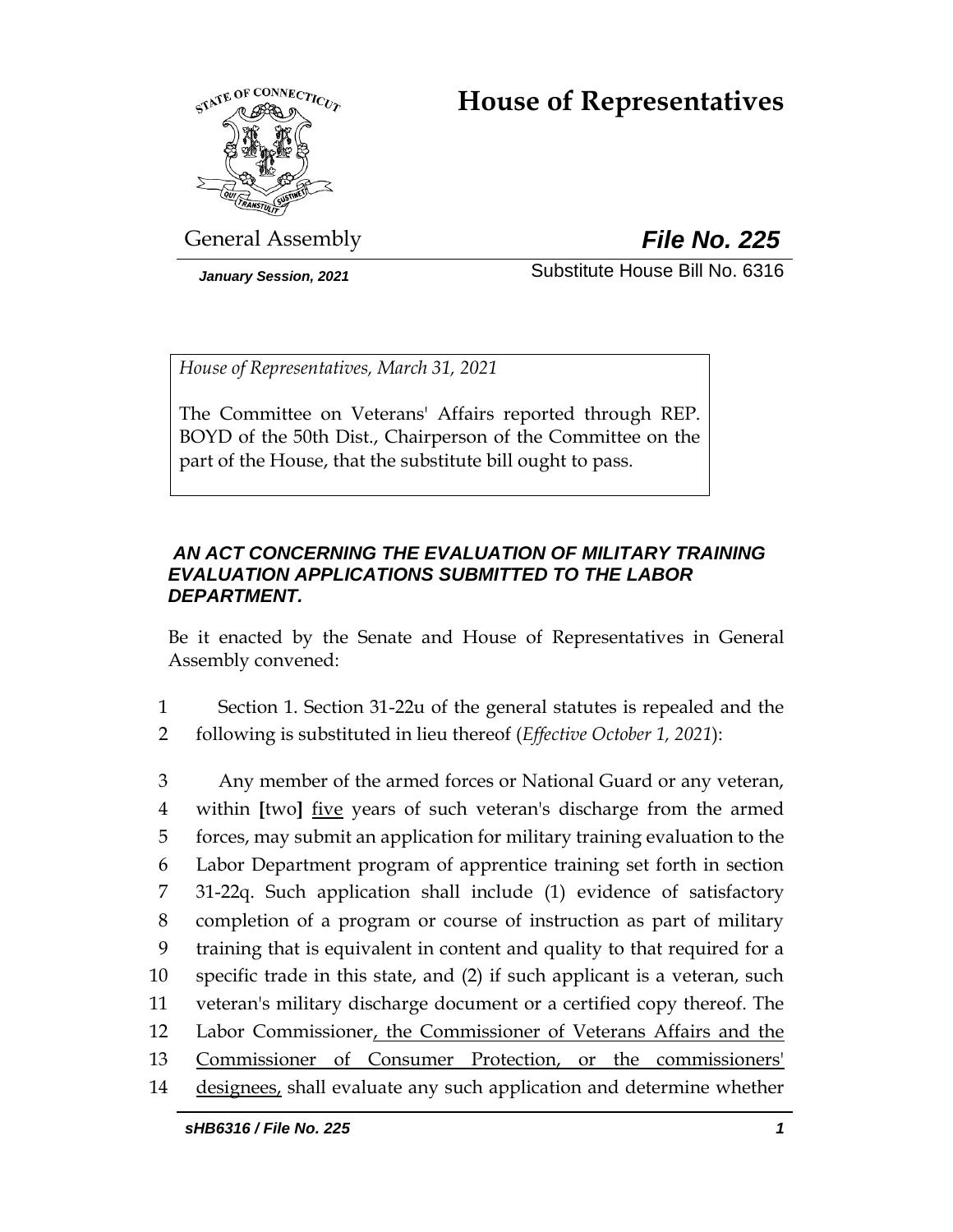the applicant's military training may be substituted for all or part of the term of an apprenticeship program registered with the Labor Department for a specific trade. If the **[**commissioner determines**]** commissioners, or the commissioners' designees, jointly determine that the applicant's military training is equivalent to the training required for completion of such apprenticeship program, the **[**commissioner**]** Labor 21 Commissioner, or the commissioner's designee, shall issue such applicant a recommendation for review by the appropriate examining board established under section 20-331. Presentation of such recommendation, pursuant to section 20-333, shall allow such applicant to sit for any licensure examination without participation in an apprenticeship program. If the **[**commissioner determines**]** 27 commissioners, or the commissioners' designees, jointly determine that the applicant's military training is equivalent to part of the training required for completion of an apprenticeship program, such applicant's hours of qualified military training, as determined jointly by the **[**commissioner**]** commissioners, or the commissioners' designees, shall be deducted from the hours of apprenticeship training required for the specific trade provided (A) such applicant completes the minimum number of hours of apprenticeship training required under federal law, and (B) prior to implementation of this provision, the Labor Department obtains concurrence with such provision from the federal office of apprenticeship pursuant to 29 CFR 29.13(b)(9). For the purposes of this section, (i) "veteran" means any person who was discharged or released under conditions other than dishonorable from active service in the armed forces, (ii) "armed forces" has the same meaning as provided in section 27-103, and (iii) "military discharge document" has the same meaning as provided in section 1-219.

This act shall take effect as follows and shall amend the following sections:

| Section 1 | $\vert$ October 1, 2021 | $\overline{21}$ |
|-----------|-------------------------|-----------------|

#### *VA Joint Favorable Subst.*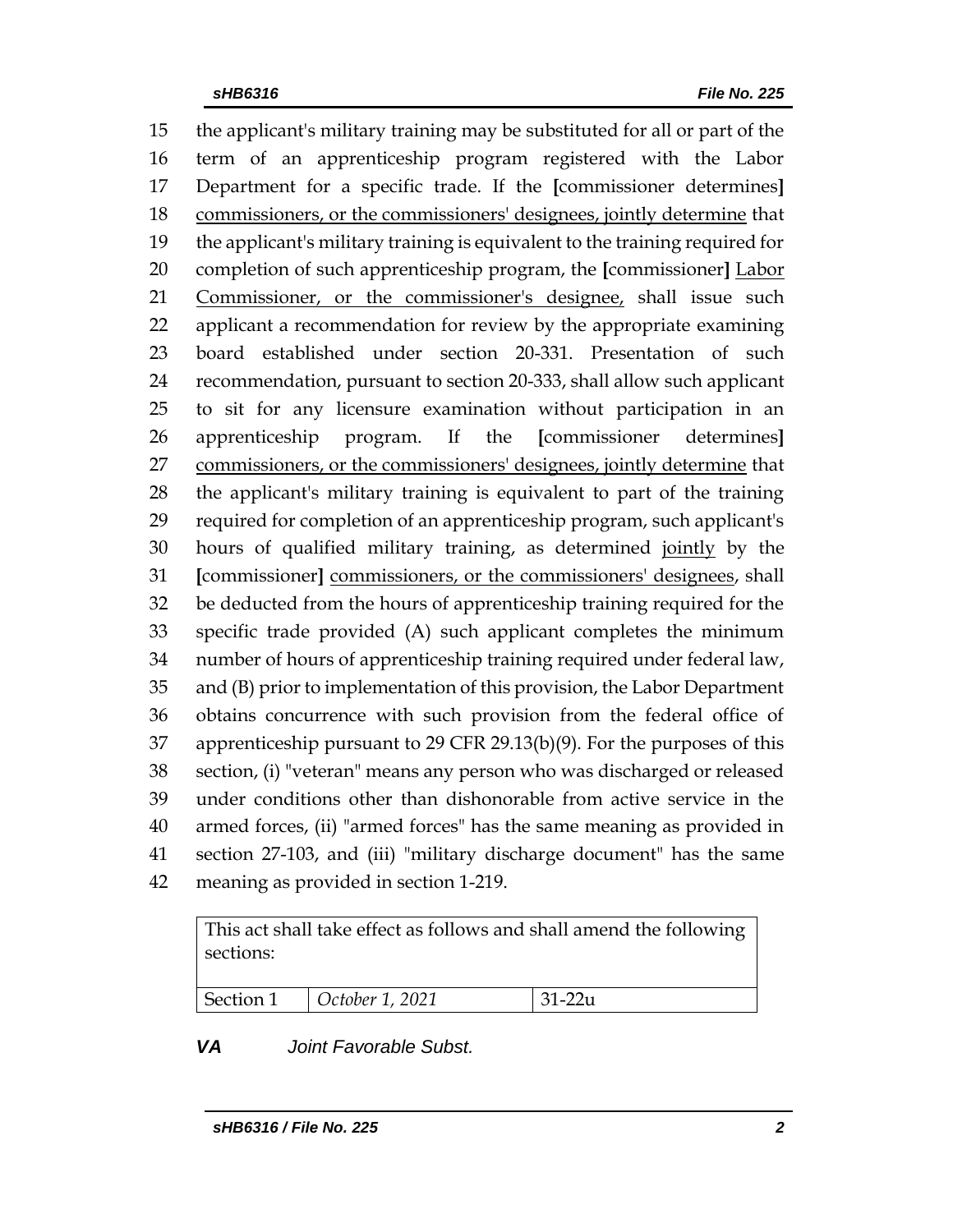*The following Fiscal Impact Statement and Bill Analysis are prepared for the benefit of the members of the General Assembly, solely for purposes of information, summarization and explanation and do not represent the intent of the General Assembly or either chamber thereof for any purpose. In general, fiscal impacts are based upon a variety of informational sources, including the analyst's professional knowledge. Whenever applicable, agency data is consulted as part of the analysis, however final products do not necessarily reflect an assessment from any specific department.*

# *OFA Fiscal Note*

*State Impact:* None

*Municipal Impact:* None

#### *Explanation*

The bill does not result in a fiscal impact to the Departments of Labor, Consumer Protection, or Veteran's Affairs related to the evaluation of military training applications as the agencies currently have the expertise to do so.

*The Out Years*

*State Impact:* None *Municipal Impact:* None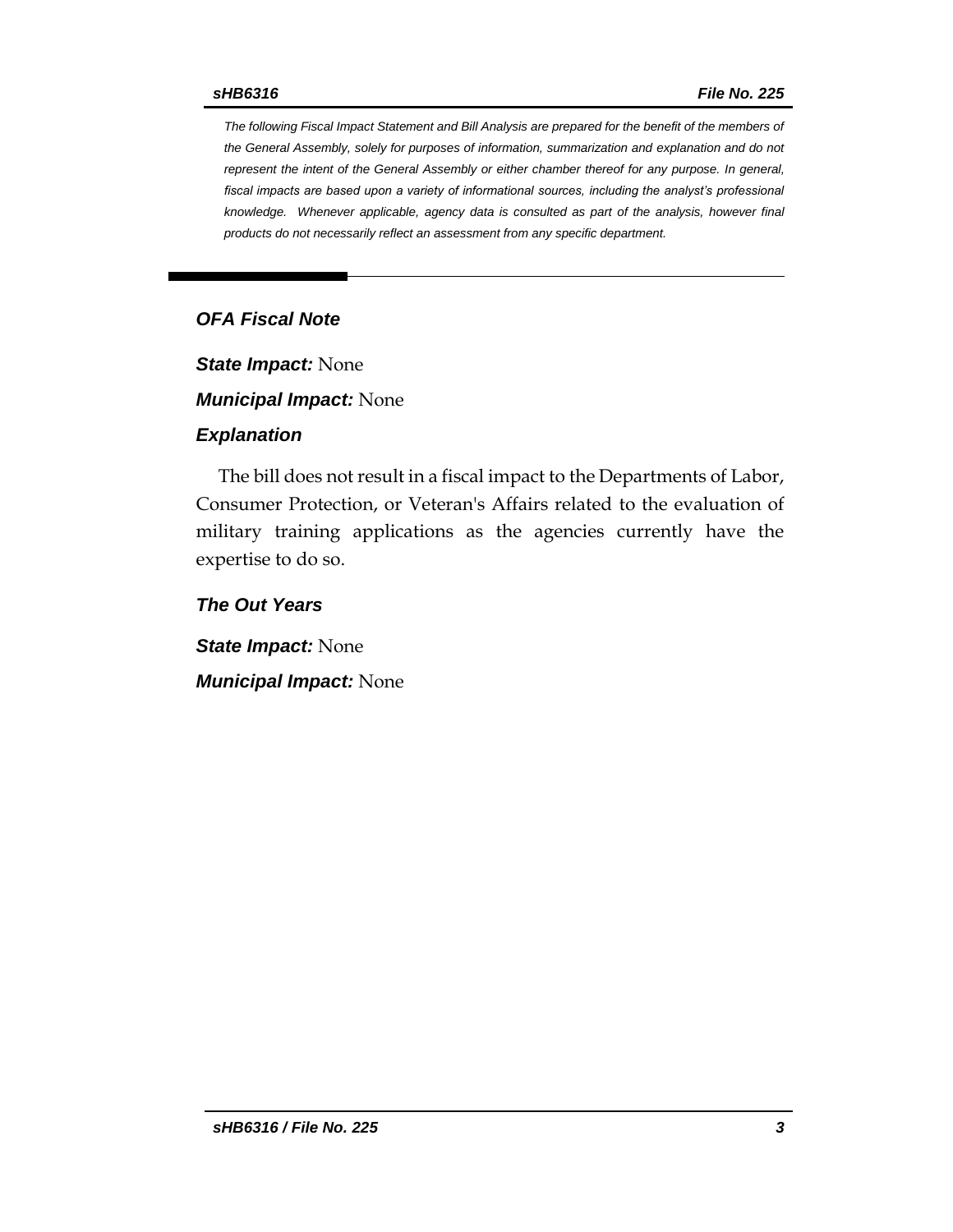# **OLR Bill Analysis sHB 6316**

# *AN ACT CONCERNING THE EVALUATION OF MILITARY TRAINING EVALUATION APPLICATIONS SUBMITTED TO THE LABOR DEPARTMENT.*

#### **SUMMARY**

This bill extends, from two to five years, the period of time after a veteran's service discharge during which he or she may apply to the Department of Labor (DOL) for a military training evaluation. Under current law, the DOL commissioner must determine if the applicant's military training partially or entirely satisfies certain apprenticeship programs' training requirements (see BACKGROUND). The bill instead requires him to make these determinations jointly with the Department of Veterans' Affairs and Department of Consumer Protection commissioners. It also allows each commissioner to appoint a designee to make the determinations on his or her behalf.

Under existing law, a "veteran" is anyone discharged or released under conditions other than dishonorable from active service in the armed forces (U.S. Army, Navy, Marine Corps, Coast Guard, and Air Force and any of their reserve components, including the Connecticut National Guard performing duty under Title 32 of federal law).

EFFECTIVE DATE: October 1, 2021

#### **BACKGROUND**

#### *Military Training Evaluations*

Certain occupational examining boards generally require applicants to complete apprenticeship programs before sitting for licensing examinations. Armed forces or National Guard members and certain veterans may to apply to the DOL apprentice training program for a military training evaluation.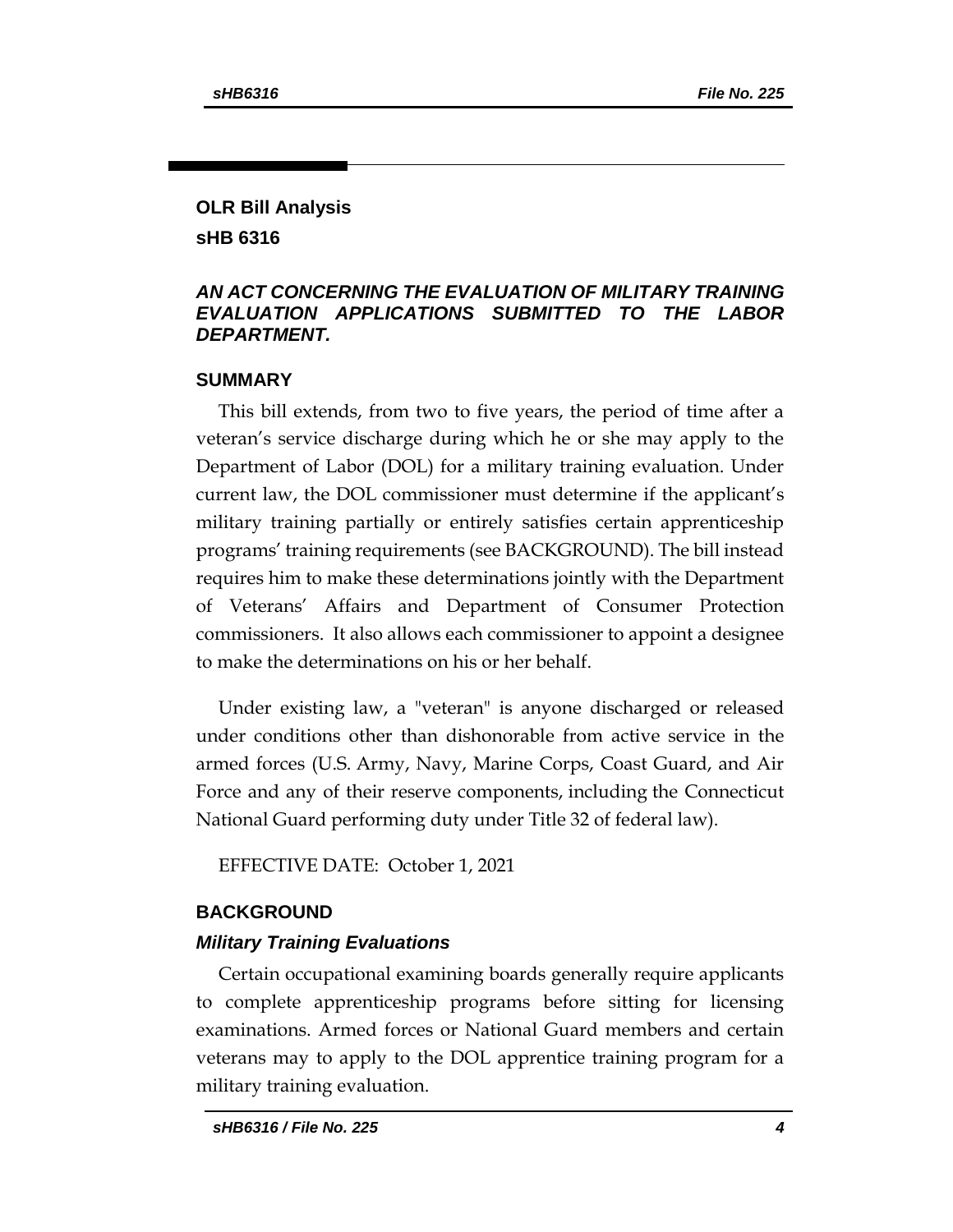If the applicant's military training is equivalent to completing an apprenticeship program, the commissioner must issue the applicant a "recommendation for review." A recommendation for review allows the applicant, even if he or she has not completed an apprenticeship program, to sit for licensing examinations required by certain boards, including the:

- 1. Electrical Work Board;
- 2. Heating, Piping, Cooling and Sheet Metal Work Board;
- 3. Plumbing and Piping Work Board;
- 4. Elevator Installation, Repair and Maintenance Board;
- 5. Fire Protection Sprinkler Systems Board; and
- 6. Automotive Glass Work and Flat Glass Work Board.

If the applicant's military training is deemed equivalent to part of an apprenticeship program's required training, the applicant's qualified hours of military training must be deducted from the required apprentice training hours if certain federal requirements are satisfied.

A recommendation for review additionally waives, depending on the trade, the (1) \$90 or \$150 application fee and (2) initial \$150 or \$120 contractor's license fee (CGS §§ 20-333 & 20-355).

#### *Related Bills*

SB 413, favorably reported by the Veterans' Affairs Committee, requires 27 state agencies and departments to waive initial occupational licensing fees for veterans.

HB 5592, favorably reported by the Veterans' Affairs Committee, expands the general definition of "veteran" under state law to include those released with an other than honorable discharge based on specified qualifying conditions (e.g., military sexual trauma experience, a qualifying mental health condition, sexual orientation, or gender